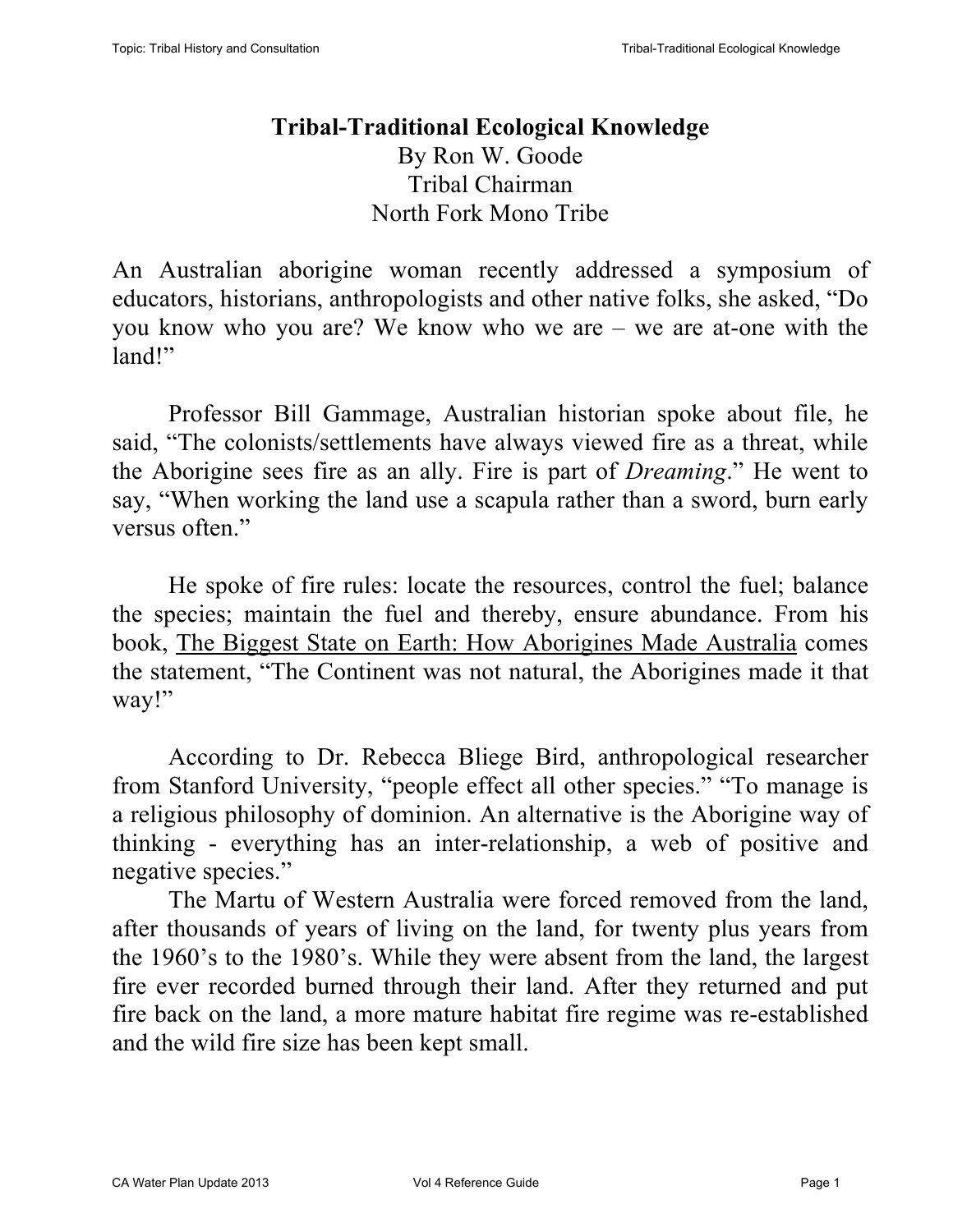Dr. Frank Lake, Karuk, United States Forest Service science researcher, Orleans, CA spoke of cultural resources from his own native cultural perspective, saying, "In his tribal culture, each child's umbilical cord is placed in a special tree, one for each child. What happens to the tree happens to the child – therefore the child has a responsibility to take care of the land."

## **Fire on the Land**

The controversy regarding how much fire did the Indians put on the land is a heated topic amongst scientists' of various disciplines. Ecological science studies do not include history of when the Native American was living on the land. Most science reports go back a hundred years ago when the "black plague of suppression" was being instituted. However, literary works exclaim, "Fire has always been here and is as important as precipitation and sunlight."

They all fall short of coming out and saying, "when the Indian was living on the land. . . ." So let's break it down, pre 1850 for California, the Indian was still living on the land. 1850 to 1910, the Indian was still out on the land, now as loggers, cattle ranchers, goat and sheepherders, and of course gatherers.

Documentations such as the *Kinsman Diary* of 1873-1894 describe daily accounts of the local Mono Indians activity and their fires. It may be a simple "two or three smoke sightings" to "there goes those damn Indians again, with their gunny sacks, probably to put out the fire they started." Or a local homesteader requesting the help of Indian cowboys and goat herders to put out a wildfire.

For one thing, the Indians knew which trails were best to use to get to the fire and control the fire. At the turn of the century 1900-1920's, the United States Forest Service District Rangers were hiring the local natives and documenting the Indians and their inter-relationship with fire and the land. Between 1915-1925, Professor Gifford, UC Berkeley, not only recorded the history and the culture of North Fork Mono but also documented stories of the Mono as told by the Mono. Stories of water, fire, resources, philosophy, traditional practices and creation itself.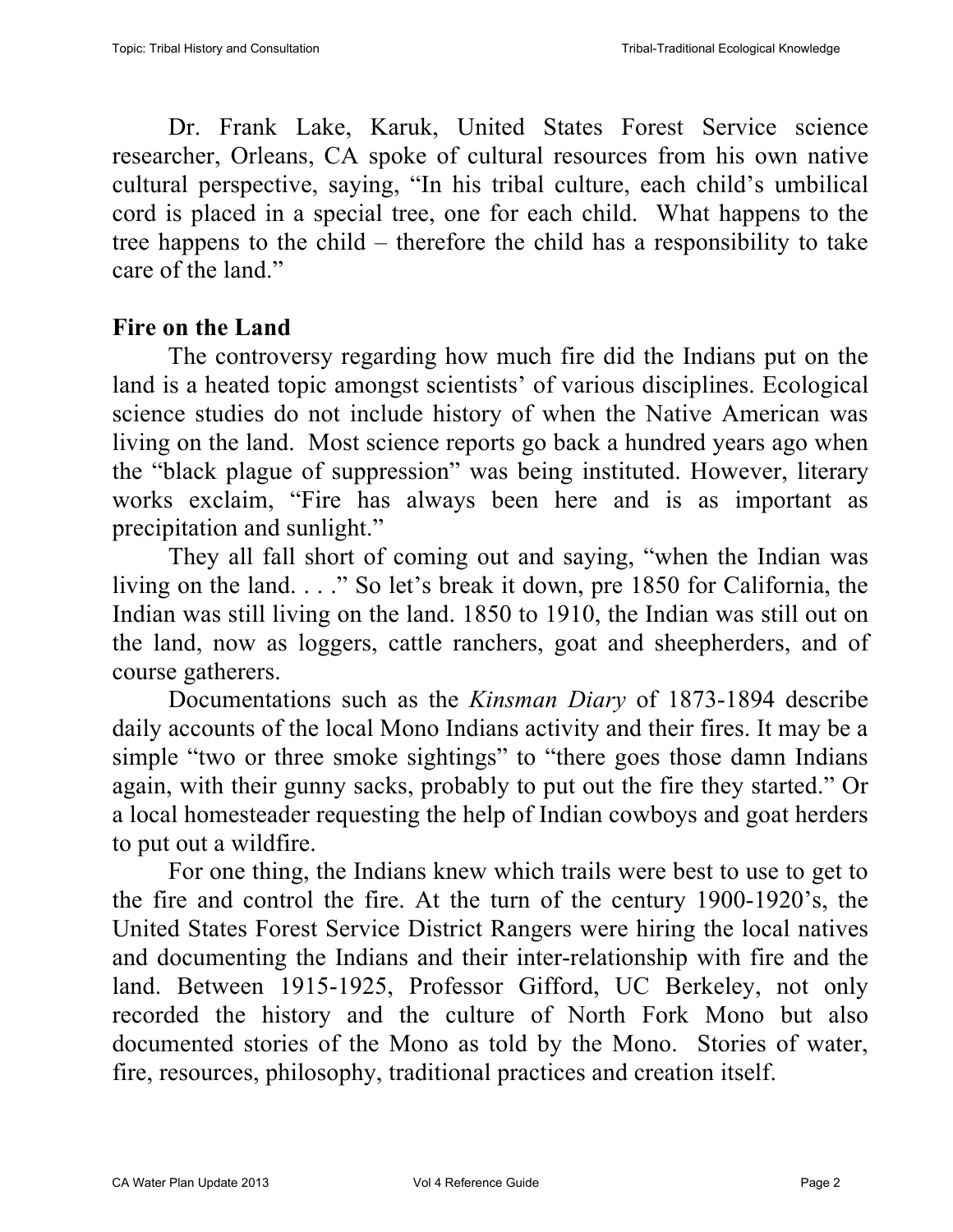Then oppression came. Suppression Policy! The Euro-American settler and their philosophical beliefs, along with their fear of fire. In 1991, I did a second stint with the US Forest Service as an archaeologist. I was required to take a new recruit course. A one-day session that included a spiel about fire. The comment made was how fire, "is no good." "There is not anything good about fire!" Wow! I sat there with my mouth open unbelievable! So I went to the Forest Supervisor and said, "Now I know what the problem is, and where we need to start correcting it."

Twenty years later, 2010-2012, as we move into the age of collaboration, the controversy of giving the Native American too much wisdom, too much credit, that traditional ecological knowledge is from a practitioner not from a scientist whose been to the best known universities. How can some dumb savage (the wild Indian) know more about the land than a biologist or ecologist who has studied and published material about what it is going to take to restore, regenerate, rejuvenate our forest and watersheds. You read their comments on Facebook, their statements in science reports, about the ecological knowledge Native Americans (who still practices their traditions and cultural livelihood), are relating to the historians, who have befriended the Native American, thus trying to belittle the historian's literature. Some of these comments are coming from the same Universities where the historians and anthropologists and ethnobotanists are trying to do their part working diligently and collaboratively with the Native American traditionalist. It is not just certain scientists nor definitely is it all or even most of our biologists or ecologists.

There are still many of our agencies; state and federal forestry, national parks, state and federal fish and wildlife, for some that do not understand how the land was when setters got to *what is California today.* In 2010, at Devil's Post Pile Monument, park officials were talking about how the land should be returned to the "wild." Back to when everything was wild! I asked them, "Do you mean when the Indian was wild, and living on the land?"

To the non-Indian terms such as "wild, natural, wilderness," become indicators that the landscape should not be touched, was not touch and therefore like a human who refuses to shave, get a hair cut or groom, these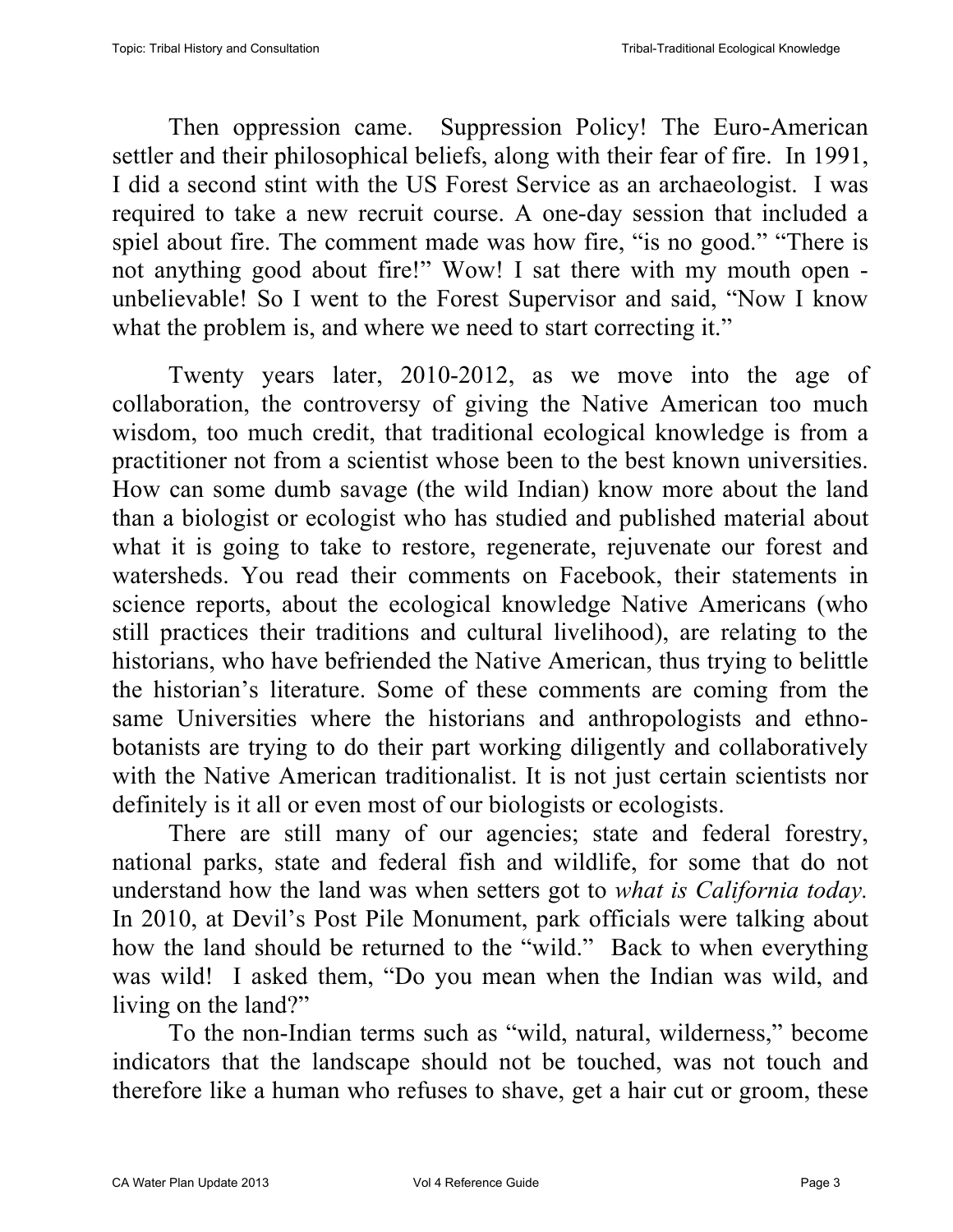concepts immediately mean no manicuring, no physical maintenance to enhance the landscape. In other words, leave and let live and it boils down to no cost to the governmental bodies in charge of our Monuments, Parks, Forests and Wilderness lands. But to the Native American, the immediate response to these concepts, is, you are talking about us, about our homeland, about our relationship not just to the land but with all the species web that exists on these lands including those that will come to visit or pass through.

In 1834, Bill Walker came through upper Yosemite and described how open it was to travel through the forest and land. He followed a trail that led him and his party from the eastern side to the bottom of the western slope of the Sierras. The trails were made by the Indians. John Fremont spoke of the beauty of the land and the Indian, in 1844. 1851, Jeff Mayfield described the golden beauty of the San Joaquin Valley in its richness of flowers, grasses and majestic oaks. In 1868 John Muir described the openness of the land and how it was like a "garden of Eden" for the Native American who lived out on the land.

Another controversial subject is cultural resource's. Not only the parks and forest folks but also some of my own Native people, will say, "We want our cultural resources protected!" I've heard it numerous times, at hydroelectric relicensing, at collaborations and at our water summit meetings. Management Plans are always stating how cultural resources will be protected. Protected! Ancestral sites, sacred sites, historical sites, etc., of course they will and are protected. Local, state and federal laws are enacted to protect archaeological sites. While there may be 10,000 sites, on the forest (5,000 recorded on the Sierra National Forest) that is only a handful of the types of cultural resources. The Mono, Miwok, Yokotoch and Paiute utilized over 200 resources culturally and some 100 different food and medicine resources.

Oh, yes, the HPMP's (Historic Property Management Plan) protect the cultural resources too! Protects them because we as Native Americans cannot utilize them without a permit, an escort or a pass through the locked gates. The word cultural is in relevance to the meaning to 'to cultivate.' To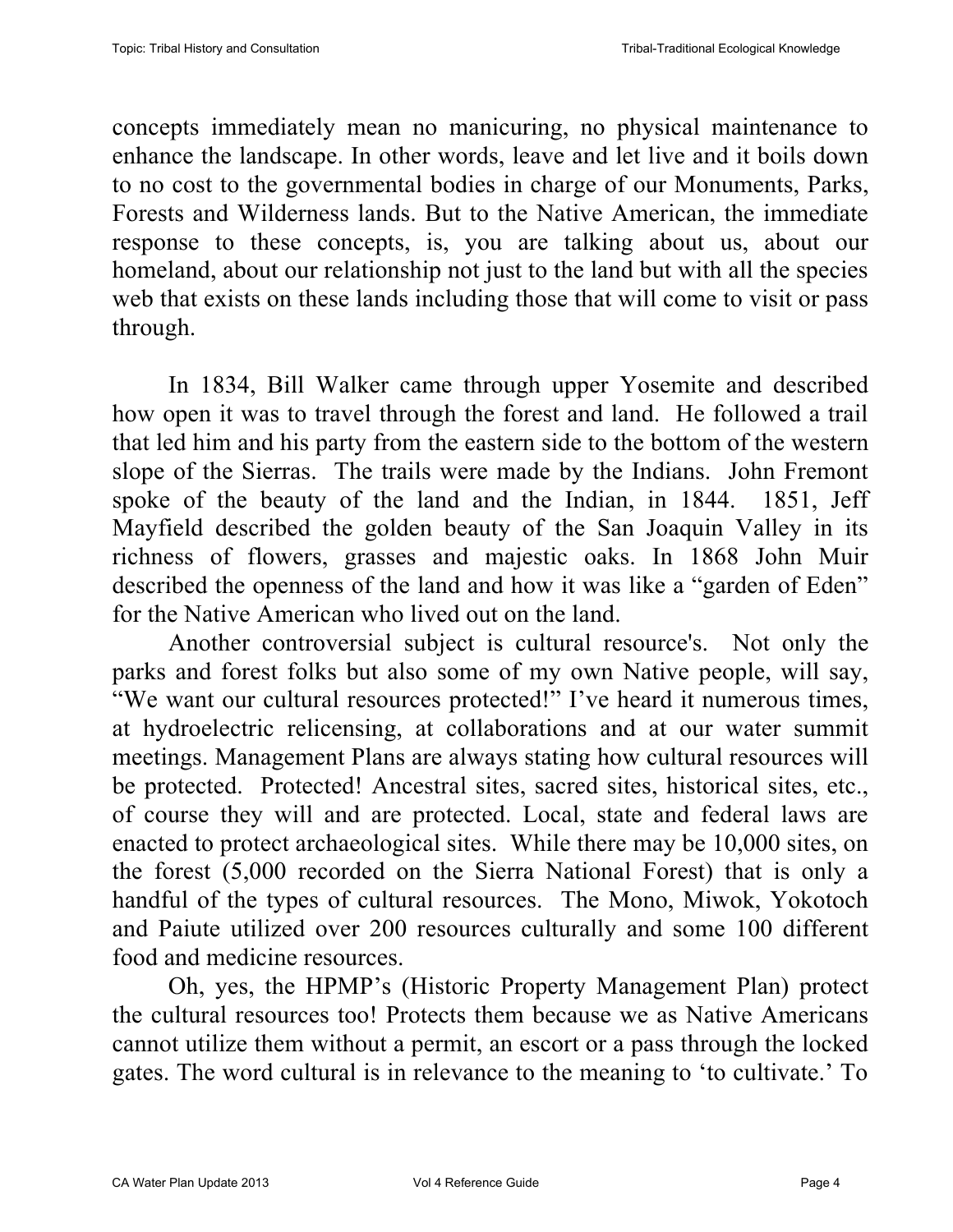cultivate means to burn, harvest, prod, prune, transplant and any other means of sustaining the abundance of the resource for generations to come.

## **Tribal Ecological Knowledge is still quite misunderstood.**

Tribal-traditional ecological knowledge is based on four factors: Philosophy, Practice, Spirituality, and Knowledge. Are you in the "know?" How do you know without scientific evidence or data? For the Native American, to know is not to believe it is so. There is no theory. There is no science report, no scientific study, and no scientific data. But then again, to be in-the-know, one is repeating hundreds if not thousands of years of information passed down many many generations.

When my mother said our people could see the stars in the mid-day light, I knew she meant what she said. I asked, "Where do we look?" She turned her head, pursed her lips and pointed upward into the bright blue sky. Years later, a friend of mine was using a powerful telescope to show children one of the stars in the daytime. He could not locate it and told the children that his Indian friend could see the stars and called me to adjust his telescope. I looked up into the sky and turned his telescope and looked into the eyeglass at the beautiful daytime star. There was never a question in my mind that I didn't know where it was.

Why? Because, our knowledge is based on philosophy, a philosophy that says we are at-one with Mother Earth and Creator. Our philosophy dictates our practice. Our gathering philosophy is our ecological policy. Gather what you need, leave some for the next gatherer, leave some for the animals, leave for seed, leave some for the bush itself – no one wants to be left naked. It does not matter whether you are gathering acorns, berries, sticks or roots, the philosophy is taught, learned and understood by all because if you live off the land this is what is called sustainability.

Spirituality is not third in order, but is integrated throughout philosophy and practice. The Native American does not just pray for their food, they pray for the spirit of the animal they are going to kill. Pray that the animal will offer itself, which it does. They make offerings, give prayer, and sing songs when they come upon an ancient site, why, because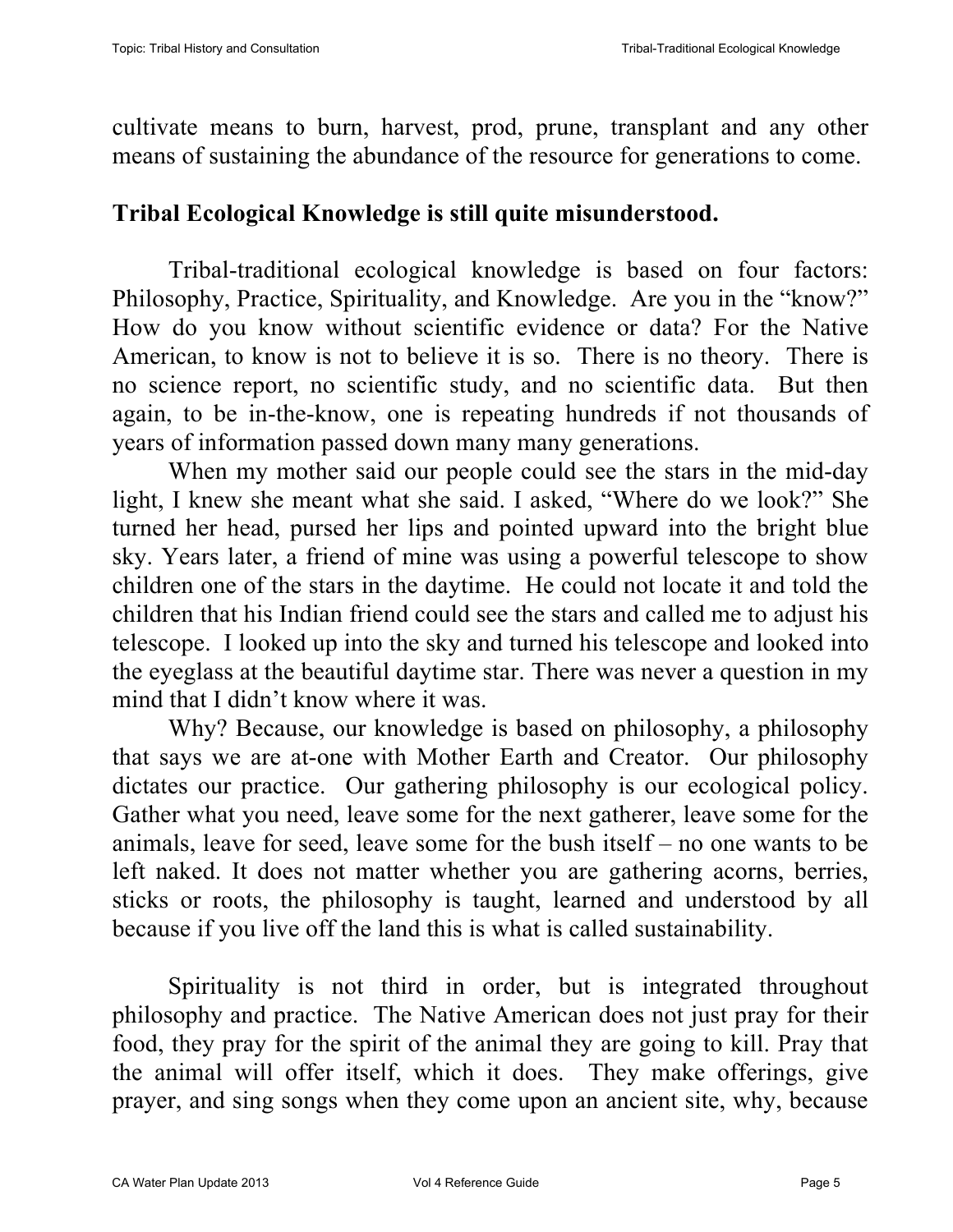the "old ones" (Aborigine term not just for our ancestors but for those who have been here since time began) are still there listening. They can see you, hear you, and you need to be able to see them and hear them. We make offerings to clear our way, to clear our mind and to clear our heart. We talk to the rocks when we enter their domain, give thanks to the plants and trees for their offerings of sustenance and medicine. When you acknowledge the keepers of the land, spirits of the land, the elements, the forest and the "old ones" they will in turn communicate with you.

This puts you in-the-know. Knowledge is wisdom. When you are in the need to pray do not ask for what you want or think you need, you might just get what you ask for. Wisdom does not come from man it comes from Creator. When the naysayer says the Native American does not have the wisdom that historians bestow upon them, they are correct. We are given the wisdom with what we can deal with. Knowledge, therefore, is passed down from the "old ones," from the ancestors, from our elders, from our practitioners and from our traditionalist.

With knowledge comes responsibility. Responsibility to use your gifts share your knowledge and to keep the tradition alive! So as an elder Aborigine said, "healthy country, healthy people." What he was saying is when we take care of the land the land will take care of us. Sir Charles of England made a similar statement, "You must first restore Nature's economy before restoring the economy of humankind." A powerful statement given the world leaders think in economic terms.

Speaking of responsibility, the white fellows of the world have the responsibility of being in charge of fire. While the white man on a whole is afraid of fire, they have produced the atom bomb and played with fire long enough to create fire strong enough to send a rocket with man to the moon. However, in the native or indigenous cultures you'll find that these folks have already been to the moon. The moon visitors did not bring anything back with them, material or data that was new to the native people.

Our philosophical teaching tells us, the white man is in charge of fire, the black man is in charge of water, the red man is in charge of the land, and the yellow man is in charge of the wind. This is part of the four directions, but it does not mean the elements are only left to each race, in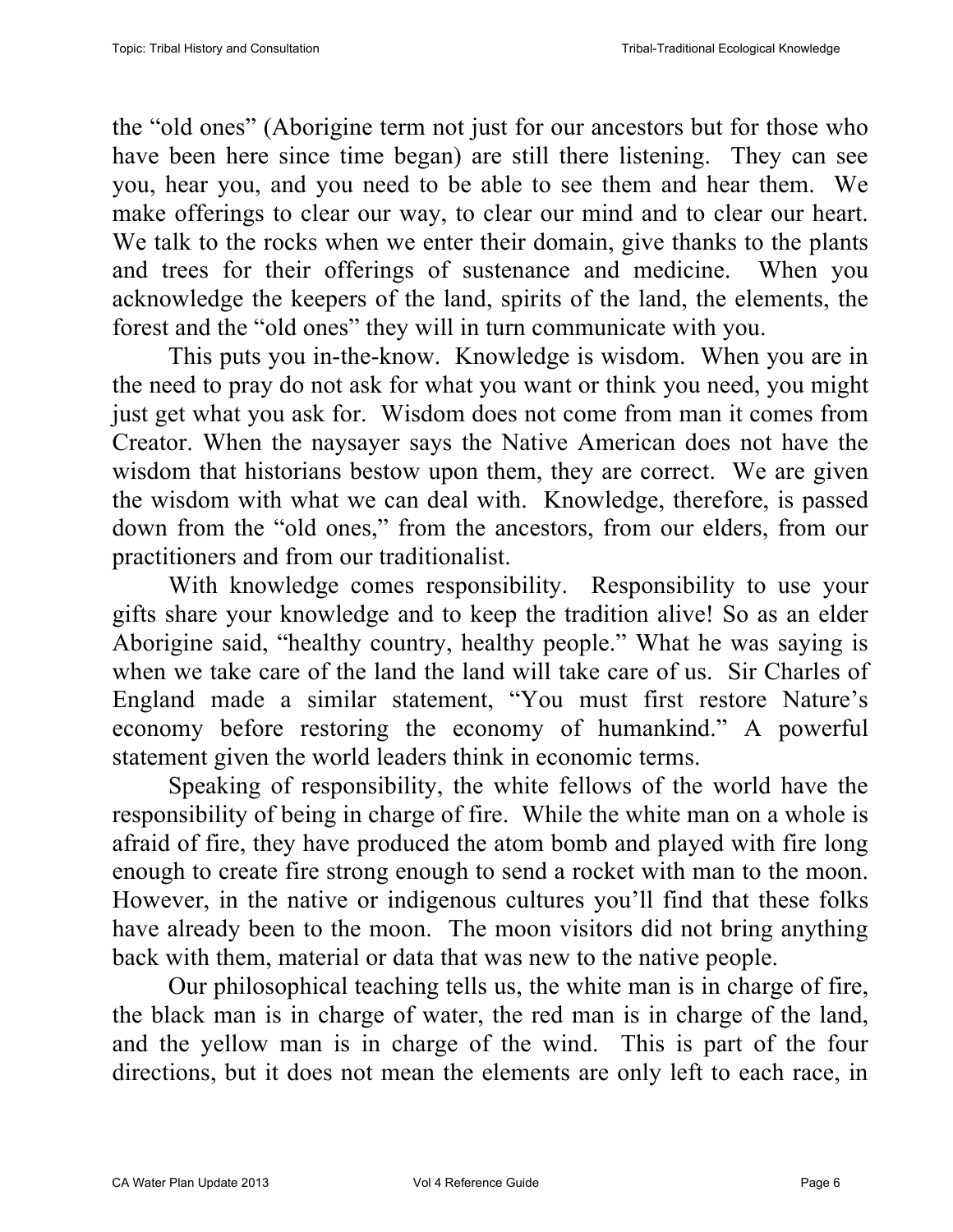fact they are all integrated, however, under responsibility, each should know their charge.

What are global warming, climate change, drought and dust bowls? These are terminologies, for humankind out of sync. They are not at-one with their own spirits let alone the spirits of the land. Today, forest experts, scientists and ecological experts are saying, "let's let the land go back to when it was "wild," when it was "natural." Funny though, funny statement, in-lieu of the fact that Indigenous People of the America's, have been here on the land for some 15,000 years.

The ability to communicate ecologically is not just a native or indigenous relationship but extends to all people, let alone at least to those who open themselves up to the spirituality. At best I possess fifty percent of the power or capacity to communicate in the spiritual world that my ancestors had. For the past five years  $(2008 – 2012)$  I have closed the State of California Indian Days with a blessing and a weather prediction. Every year I was accurate in my foretelling of the coming year's weather. Why? Because I communicate with the elements, the trees, plants, animals, with Creator and Mother Earth. Not once, but all year long. On September 19<sup>th</sup> 2012 sitting under the Aspens while on a meadow restoration collaboration field trip, the wind told me we were going to have an earlier winter and it was going to be cold. In October, we had our first snowstorm and five storms later all before Solstice, we were at 140% snow pack in the Central Sierra. I am only the conduit through which wisdom is passed along.

To finalize this TEK, I leave you with this story. A story full of power, knowledge and the capacity to communicate with the spirits of the land by our ancestors and old ones. This story was told to me, by my father.

My father started making baskets at the age of seven. He was raised by his aunts and grandma's He did not speak fluent Mono but had a high level of understanding. He ended up being honored by the National Endowment of the Arts as the first California Master Basket Weaver. My mother was raised by her grandparents, and left school in the eighth grade. She spoke several languages and many dialects. Her grandparents were born in the late 1830's. She was an owl woman, a great horned owl walked